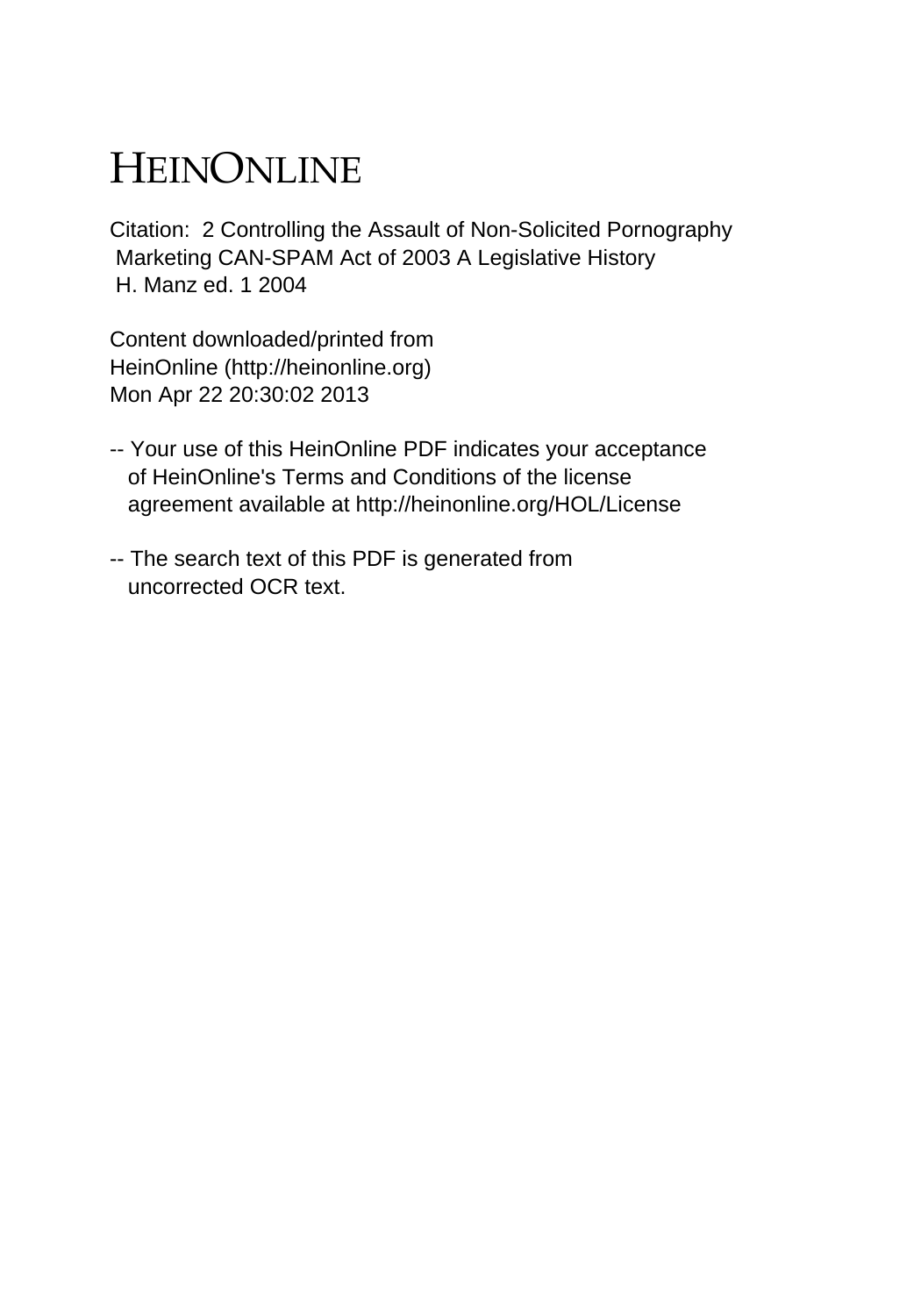108TH CONGRESS<br>1st Session

To ensure that recipients of unsolicited bulk commercial electronic mail can identify the sender of such electronic mail, and for other purposes.

S.1052

## IN THE SENATE OF THE UNITED STATES

**MAY** 13, 2003

Mr. **NELSON** of Florida introduced the following bill; which was read twice and referred to the Committee on Commerce, Science, and Transportation

### **A BILL**

- To ensure that recipients of unsolicited bulk commercial **elec**tronic mail can identify the sender of such electronic mail, and for other purposes.
	- *1* Be it enacted by the Senate and House of Representa-
	- 2 *tives of the United States ojfAmerica in Congress assembled,*

#### 3 SECTION **1. SHORT** TITLE.

- 4 This Act may be cited as the "Ban on Deceptive Un-
- *5* solicited Bulk Electronic Mail Act of 2003".

#### **6 SEC. 2. DECEPTIVE UNSOLICITED ELECTRONIC MAIL.**

- 7 (a) VIOLATIONS.—It shall be unlawful for any person
- **8** to knowingly and intentionally use a computer or **con-**
- 9 puter network to-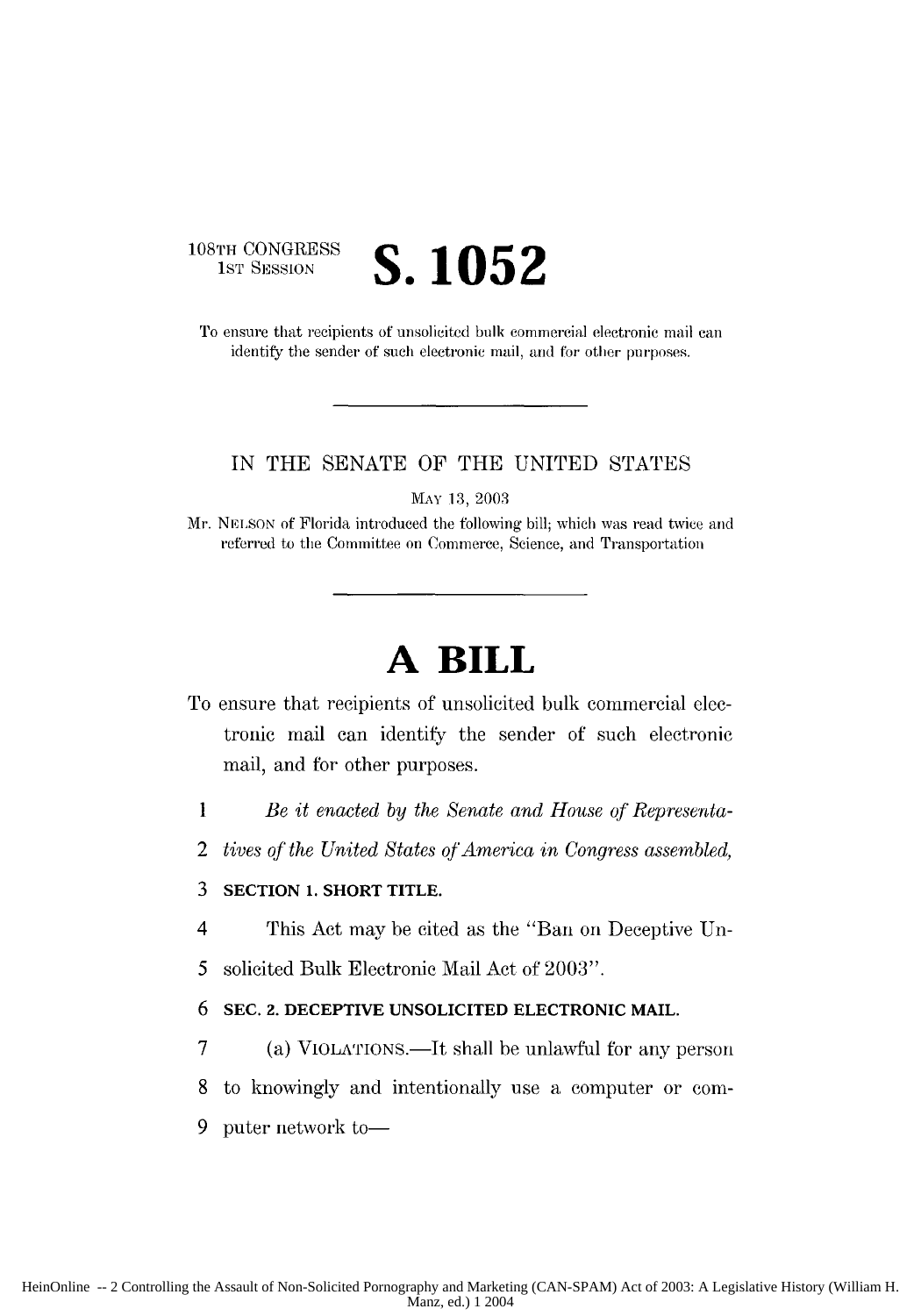1 (1) falsify or forge electronic mail transmission 2 information or other source, destination, routing, or **3** subject heading information in any manner in con-4 nection with the transmission of unsolicited bulk 5 commercial electronic mail through, or into, the 6 computer network of an electronic mail service pro-7 vider or its subscribers; 8 (2) transmit an electronic mail message to a re-9 cipient who requests not to receive unsolicited bulk 10 commercial electronic mail; or 11 (3) collect electronic mail addresses from public 12 and private spaces for the purpose of transmitting 13 unsolicited bulk commercial electronic mail. 14 (b) PENALTY.-Any violation of subsection (a) shall 15 be-16 (1) considered a predicate offense for the pur-**17** poses of applying the Racketeering Influenced and 18 Corrupt Organization Act (RICO) (18 U.S.C. 1961 19 et seq.); 20 (2) constitute an unfair or deceptive act or 21 practice in violation of section 5(a) of the Federal 22 Trade Commission Act (15 U.S.C. 45(a)); and  $23$  (3) punishable by — 24 (A) a civil penalty; and

**.S 1052 IS**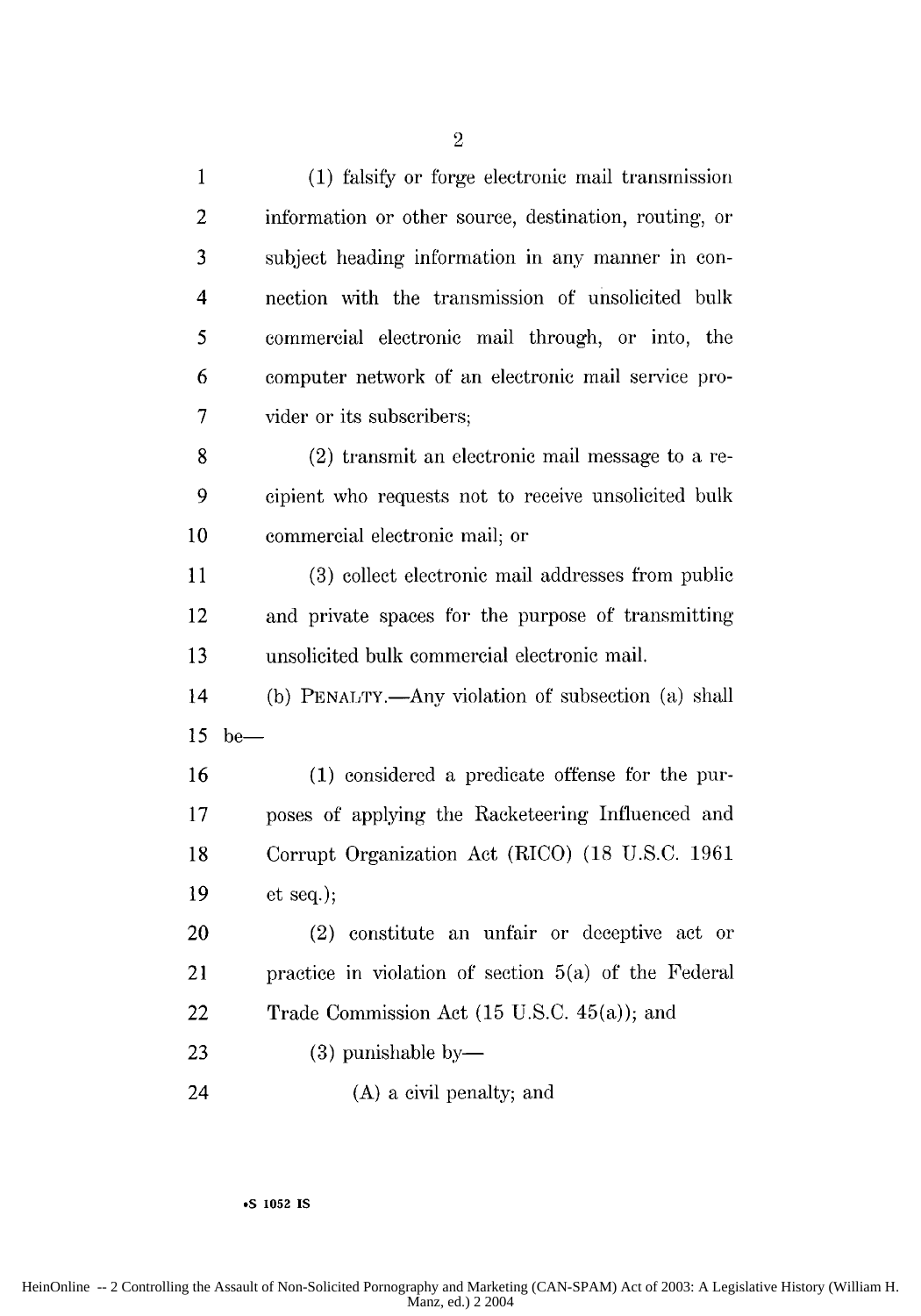1 (B) a fine in accordance with title 18, 2 United States Code, or imprisonment for not 3 more than 5 years, or both.

4 **(C)** OPPORTUNITY TO OPTION OUT OF RECEIVING <sup>5</sup>**UNSOLICITED** MIL.-Anv person sending unsolicited 6 bulk commercial electronic mail shall provide recipients of 7 such electronic mail a clear and conspicuous opportunity 8 to request not to receive future unsolicited electronic mail. 9 (d) DEFINITIONS.—In this section:

10 (1) ELECTRONIC MAIL MESSAGE.—The term 11 "electronic mail message" means a message sent to 12 an electronic mail address.

13 (2) ELECTRONIC MAIL ADDRESS.—The term 14 "electronic mail address" means a destination, con-15 monly expressed as a string of characters, consisting 16 of a unique user name or mailbox (commonly re-17 ferred to as the "local part") and a reference to an 18 Internet domain (commonly referred to as the "do-19 main part") to which an electronic mail message can 20 be sent or delivered.

**0**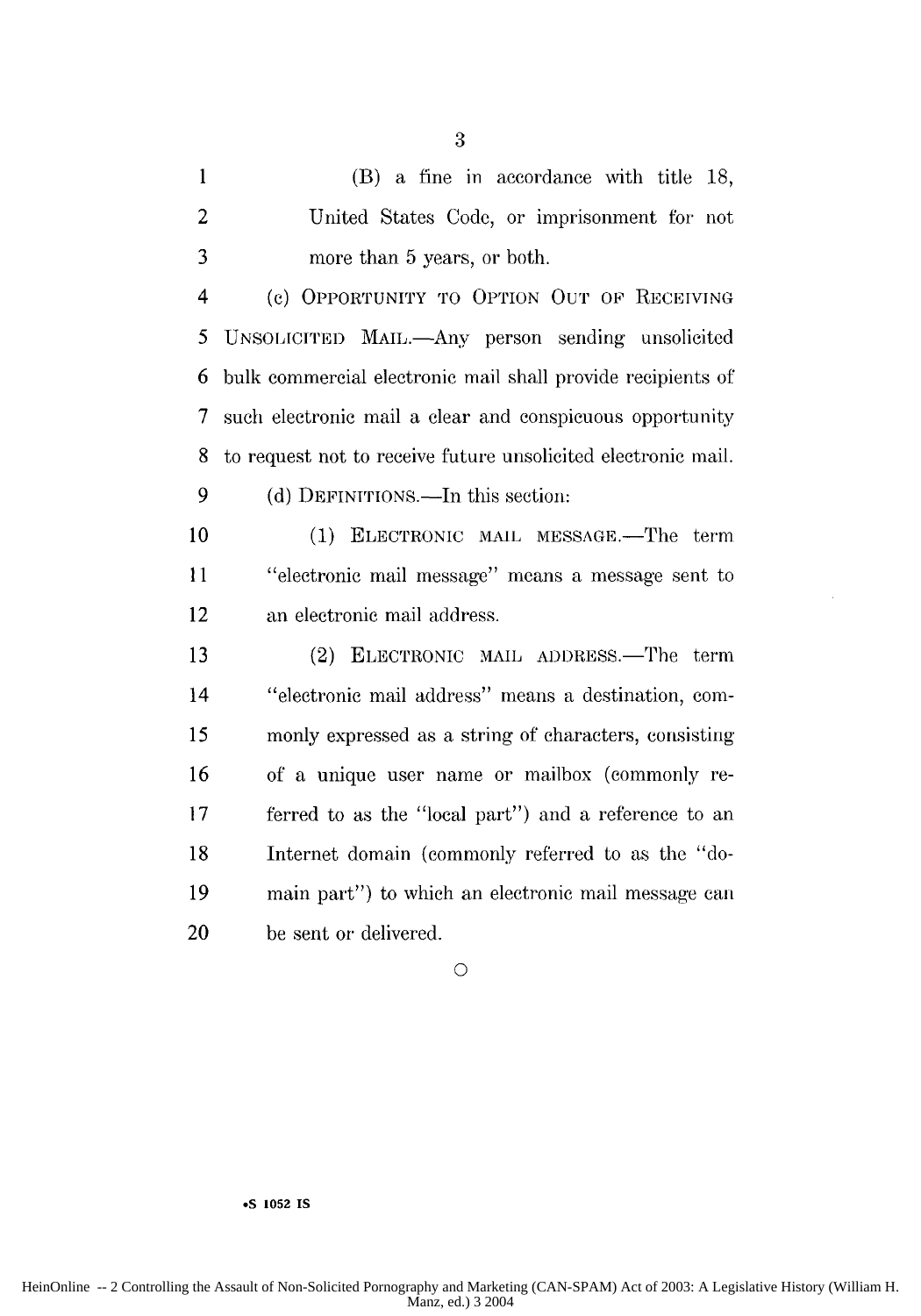HeinOnline -- 2 Controlling the Assault of Non-Solicited Pornography and Marketing (CAN-SPAM) Act of 2003: A Legislative History (William H. Manz, ed.) 4 2004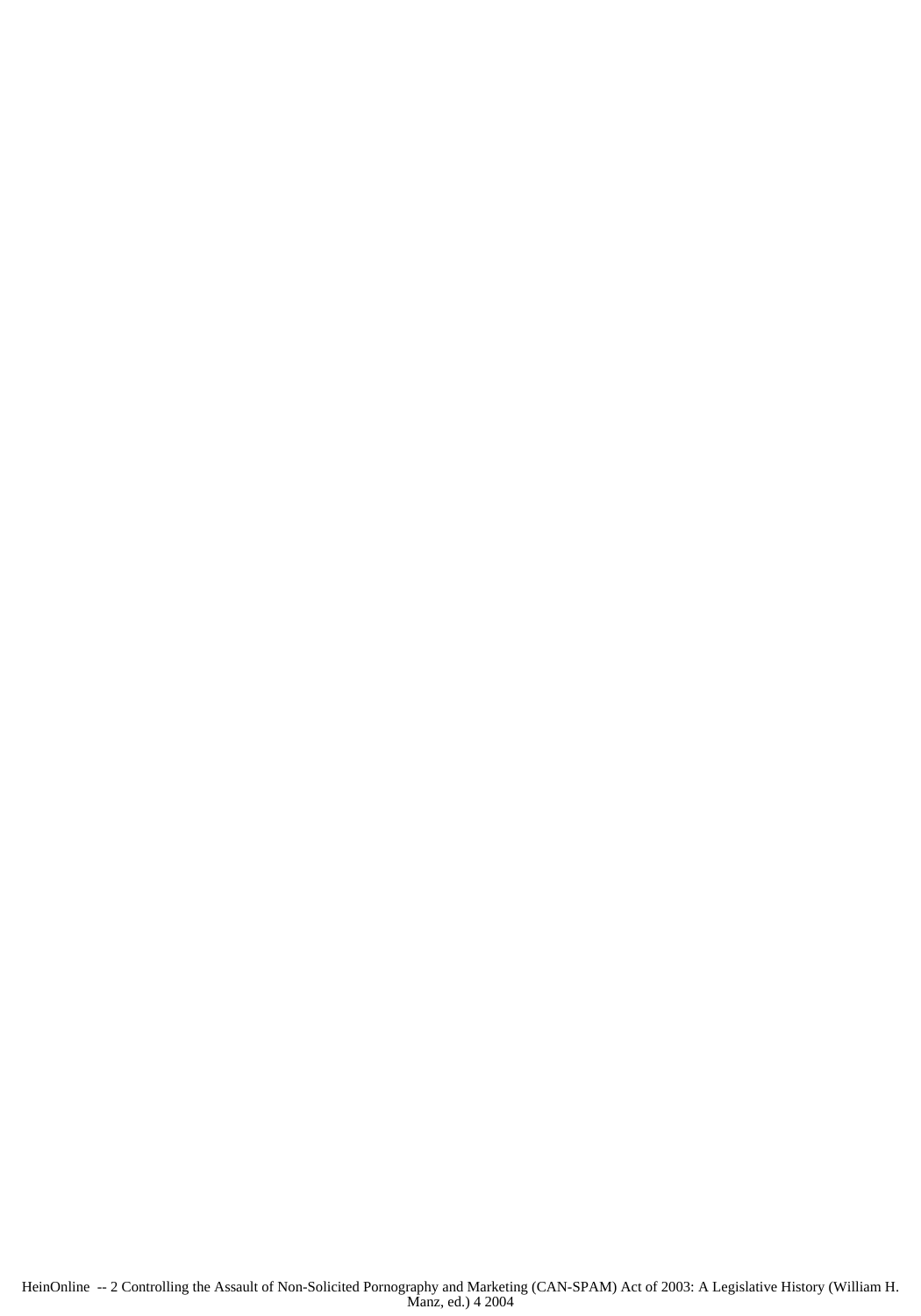### DOCUMENT NO. 47